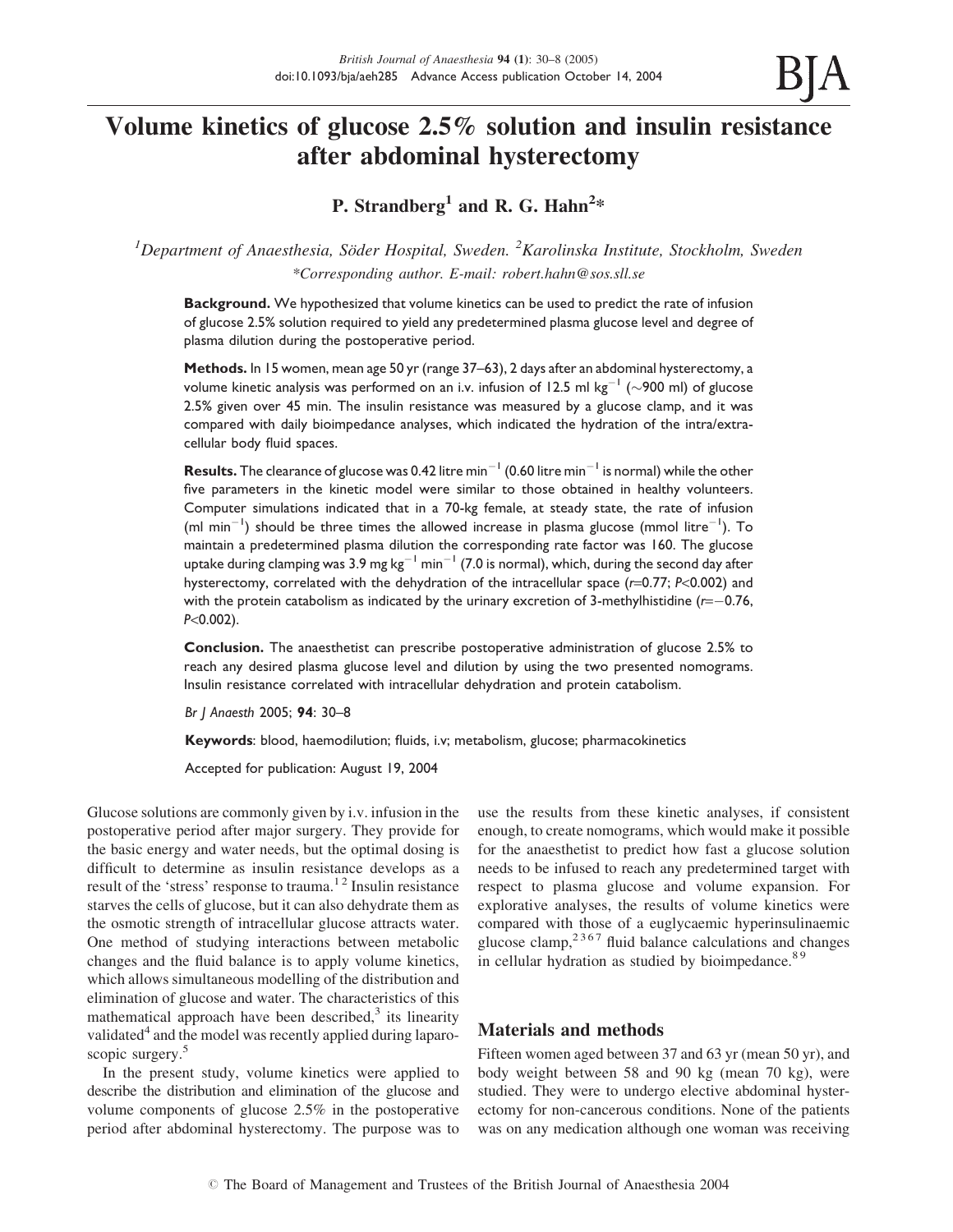thyroxine substitution therapy. One additional patient was excluded on discovery of latent diabetes and hypertension during the study. The protocol was approved by the local Ethics Committe and the informed consent was obtained from all the patients.

The operating time (from incision to the last suture) and the surgical blood loss were recorded. After surgery, and during the follow-up period, each patient was equipped with a patient-controlled analgesic pump containing ketobemidone 1 mg m $l^{-1}$ .

To quantify the degree of surgical stress, serum concentrations of two cytokines, interleukin-6 and vascular endothelial growth factor (VEGF), were measured using Quantikine kits (R&D Systems, Minneapolis, MN, USA) in the morning on the first day after surgery. The coefficient of variation of these measurements was less than 5%.

# Glucose clamp

On the first morning after surgery, a euglycaemic hyperinsulinaemic clamp was performed. The glucose infusion rate required to maintain a constant level of plasma glucose (clamp) during infusion of a standardized amount of insulin is a measure of insulin sensitivity.<sup>67</sup> The patients fasted overnight and, at 08:00 the i.v. infusion of insulin (Actrapid Novo, Copenhagen, Denmark) was started at a constant rate of 40 mU  $m^{-2}$  min<sup>-1</sup> using an infusion pump. The insulin was added to 500 ml saline into which 20 ml of the patient's own plasma had been added to prevent adsorption by the plastic material of the infusion set. Glucose 20% was administered i.v. at a rate that was adjusted every 5 min depending on the immediately measured blood glucose level (YSI Inc., Yellow Springs, OH, USA), with the aim of maintaining euglycaemia (mean 6 mmol litre $^{-1}$ ). Serum insulin and serum C-peptide concentrations were measured every 15 min, using ELISA kits (Mercodia AB, Uppsala, Sweden).

The glucose uptake (M value) was calculated during 1 h of steady state, usually between the 60 and 120 min of clamping. The normal M is about 7 mg  $\text{kg}^{-1}$  min<sup>-1.267</sup>

## Volume kinetics

On the second postoperative day, at 08:00, after a light breakfast (consisting of one sandwich and one cup of tea or coffee), the patients were taken from the ward to the laboratory. An i.v. infusion of 12.5 ml  $kg^{-1}$  (mean volume 888 ml, glucose load 22 g) of iso-osmotic glucose 2.5% with electrolytes (Na 70, Cl 45 and acetate  $25$  mmol litre<sup>-1</sup>; Rehydrex, Pharmacia, Uppsala, Sweden) was given over 45 min via an infusion pump. Venous blood was drawn every 5 min for a 75-min period, and thereafter every 10–15 min for up to 185 min for measuring the concentration of plasma glucose (GLU Gluco-quant reagent, Roche, Mannheim, Germany), blood haemoglobin, the red blood cells count, and the mean corpuscular volume (Hitachi 917, Hitachi Co., Naka, Japan). All indices of the erythrocytes

were measured in duplicate and the mean value was used in the calculations. Serum insulin was measured every 45 min.

The data were used to calculate the kinetics of glucose and of the infused volume load. In brief, plasma glucose over time was analysed according to a one-compartment turnover model, which yielded the volume of distribution  $(V_d)$ , glucose clearance (CL) and endogenous glucose production  $(k<sub>i en</sub>)$ . In the absence of glucosuria, each mmol of glucose eliminated from the system implied that it was taken up by the cells and then, by virtue of osmosis, drew in 3.6 ml of fluid to a peripheral (intracellular) space,  $V_3$ .<sup>34</sup> The fate of the remaining excess fluid was studied according to volume kinetic principles where it expands a body fluid space of size  $V_1$ , from which elimination occurs in the form of insensible fluid losses  $k<sub>b</sub>$ , which was fixed at 0.5 ml min<sup>-1</sup>, and a dilution-dependent mechanism for which the rate is proportional by a parameter  $k_r$  to the expansion of  $V_1$ . Moreover, fluid is returned from the cells, mainly as a result of glucose oxidation, at a rate that is proportional to the fluid uptake in  $V_3$  by a parameter  $k_{31}$  (see Appendix). An analysis was also made to test for the possible expansion of an intermediate space,  $V_2$ , but this did not yield statistical significance.<sup>3</sup>

The model parameters for the glucose and volume components of glucose 2.5% were calculated in each individual patient using Matlab version 6.5 (Math Works Inc., Natick, MA, USA). The kinetic models used a non-linear leastsquares regression routine based on a modified Gauss– Newton method. Corrections were made for iatrogenic dilution caused by the blood sampling, which averaged 7 ml for each sampling procedure. The output parameters consisted of  $V_d$ , CL,  $k_i$  en,  $V_1$ ,  $k_r$  and  $k_{31}$  which, along with the uncertainty of the estimates, were expressed as their standard deviations (SD).

Glucosuria was not assessed as our previous studies show that such losses are very small, if at all present, with a short glucose peak of about  $11-12$  mmol litre<sup>-1.3-5</sup>

#### Bioimpedance and fluid balance

On four consecutive mornings, starting on the day of surgery, the extracellular fluid (ECF) and intracellular fluid (ICF) volumes were estimated by bioelectrical impedance using a Xitron 4000B Spectrum Analyzer (Xitron Technologies, San Diego, CA, USA).<sup>89</sup> Each reported value is the mean of three successive recordings. The preoperative body weight was used as an input variable in all estimations of these physiological body fluid spaces, which were performed by the software delivered with the apparatus.

The total amount of fluid and electrolytes administered during surgery and until 08:00 the next morning (=day of surgery) was measured. Urine was collected from after induction of anaesthesia until 3 successive days for analyses of electrolytes, urea and creatinine. The urinary excretion of 3-methylhistidine (3-MH) on the second postoperative day was measured, using a LC3000 (Viotronic, Mainthal, Germany). This amino acid is found in actin and myosin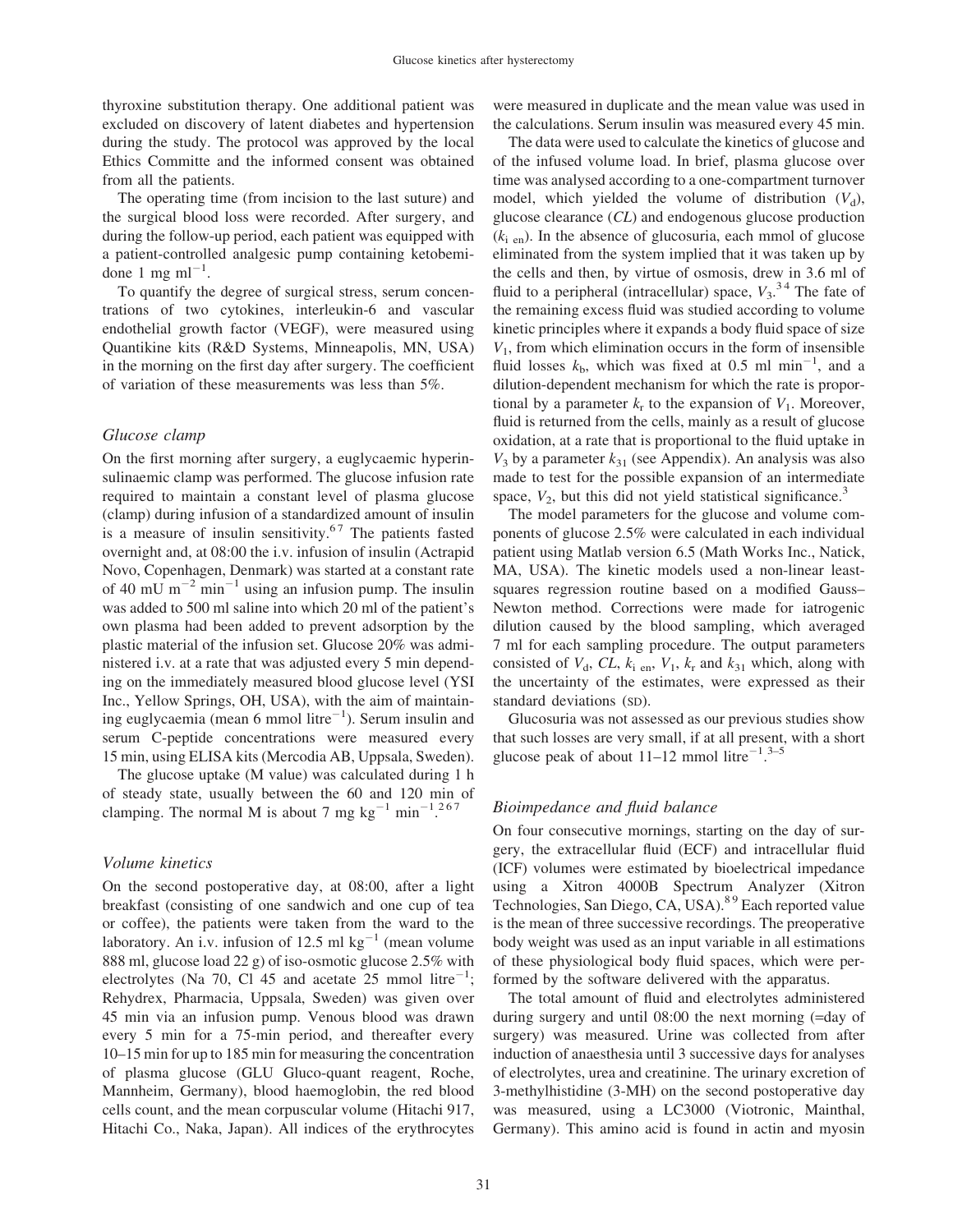in muscle and is used as an index of protein catabolism as 3-MH cannot be re-utilized for protein synthesis. $1011$ Increased precision in quantifying muscular breakdown is obtained on reporting the ratio between the urinary 3-MH and the urinary creatinine concentration.<sup>12</sup>

## **Statistics**

Results are expressed as the mean (SD). Because of skewed distributions, the median (interquartile range) was used where appropriate. Changes were evaluated by repeatedmeasures ANOVA and linear correlations by simple linear regression. P<0.05 was considered significant.

## Results

The operating time was 101 (28) min and the blood loss 300 (163–563) ml. On the day after surgery, the serum interleukin-6 concentration was 28 (14) ng litre<sup>-1</sup> and serum VEGF amounted to 231 (182–363) pg ml<sup>-1</sup>.

## Glucose clamp

Glucose uptake during steady state with the clamp (M value) was 3.9 (1.8) mg  $kg^{-1}$  min<sup>-1</sup> and the corresponding serum insulin level was  $365(69)$  pmol litre<sup>-1</sup>. The C-peptide concentration, which is an index of endogenous insulin production, decreased gradually from 0.65 (0.28) to 0.42 (0.22) nmol litre<sup>-1</sup> during clamping ( $P<0.001$ ).

### Volume kinetics

The plasma glucose concentration (baseline 6.1 mmol litre $^{-1}$ ) was doubled during the glucose infusion but had returned to baseline after 60 min (Fig. 1A). The infused fluid diluted the plasma by 10%. The dilution was more rapidly normalized than plasma glucose (Fig. 1B). The insulin concentration increased 3-fold (Fig. 1C).

The model parameters obtained by the analyses of the glucose and the volume kinetics are given in Table 1.

#### Bioimpedance and fluid balance

Bioimpedance indicated that the ECF volume increased during the day of surgery  $(P<0.002)$ , while the ICF volume decreased on the second and third postoperative mornings  $(P<0.03, Fig. 2)$ .

The infused fluid on the day of surgery consisted of 4200 (795) ml of crystalloid fluid, which contained 351 (103) mmol of sodium and 86 (32) g of glucose. Colloid dextran and/or erythrocytes were only given to four patients and averaged 800 ml. One-third of the administered fluid volume was excreted as urine. The ratio of sodium to potassium excretion was doubled over the subsequent postoperative days, and was mostly a result of a reduction of the potassium excretion (Table 2).



Fig 1 The plasma glucose concentration (A), plasma dilution (B), and the plasma insulin concentration (C) during and after the infusion of about 900 ml of glucose 2.5% with electrolytes over 45 min 2 days after abdominal hysterectomy. In A and B, the thin lines are individual curves while thick lines represent simulations based on the averaged best estimates of the kinetic parameters. C shows the mean and the error bars represent SD.

#### Intercorrelations

Comparisons between parameters were made based on individual patients. The M value correlated inversely with postoperative protein catabolism (Fig. 3A) and also implied a greater dehydration of the ICF space (Fig. 3B).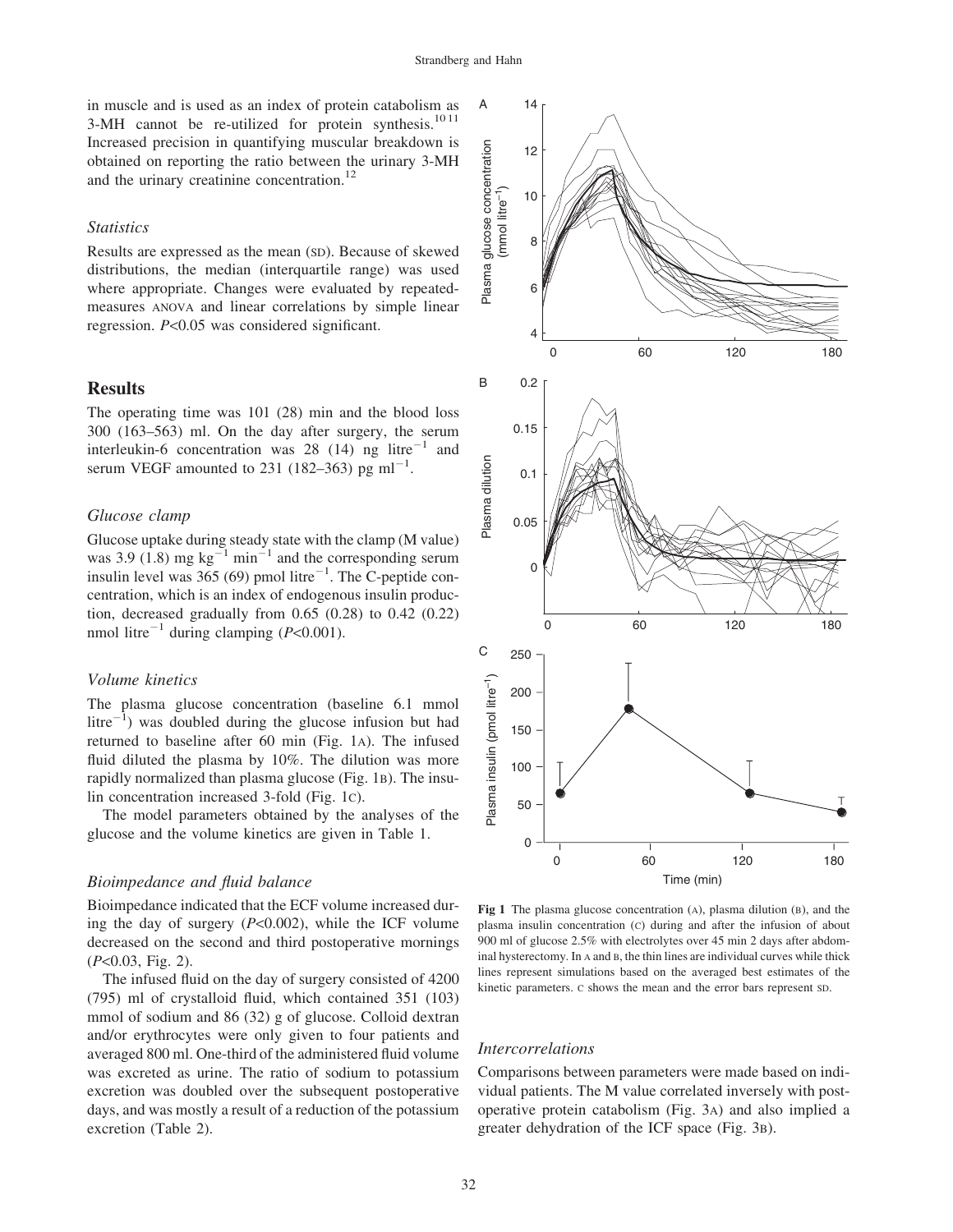Table 1 Pharmacokinetic analysis of the infused glucose, and volume kinetic analysis of the accompanying fluid volume when  $12.5$  ml kg<sup>-1</sup> of glucose  $2.5\%$ was infused over 45 min after hysterectomy.  $V_d$ =volume of distribution,  $CL$ =clearance,  $k_i$ <sub>en</sub>=endogenous glucose production,  $V_1$ =central body fluid space,  $k<sub>r</sub>=$ elimination rate constant,  $k<sub>31</sub>/V<sub>3</sub>=$ slope of the dilution–time curve for  $V_3$ . \*Given as the median (interquartile range) because of skewed distribution

|                                                    | Mean (SD)     |
|----------------------------------------------------|---------------|
| Glucose kinetics                                   |               |
| $Vd$ (litres)                                      | 10.2(2.7)     |
| <b>SD</b>                                          | 0.6(0.3)      |
| $CL$ (litres min <sup>-1</sup> )                   | 0.42(0.08)    |
| <b>SD</b>                                          | 0.03(0.01)    |
| $k_{\rm i, en}$ (mmol min <sup>-1</sup> )          | 2.24(0.44)    |
| <b>SD</b>                                          | 0.22(0.04)    |
| <i>Volume kinetics</i>                             |               |
| $V_1$ (litres)                                     | 2.68(1.10)    |
| <b>SD</b>                                          | 0.43(0.1)     |
| $k_r$ (ml min <sup>-1</sup> )                      | 131 (40)      |
| <b>SD</b>                                          | 20(11)        |
| $k_{31}/V_3$ (10 <sup>-3</sup> min <sup>-1</sup> ) | $10 (8-18)^*$ |
| SD                                                 | $8(4-27)$     |



Fig 2 Relative changes in the hydration of the ECF and ICF from before hysterectomy and until the beginning of the third postoperative day as measured by bioimpedance. Each new day begins at 08:00.

Table 2 Composition of urine on 3 days during and after hysterectomy. Mean (SD)

| Amount excreted Day of surgery<br>per 24 h |            | First<br>postoperative day | <b>Second</b><br>postoperative day |
|--------------------------------------------|------------|----------------------------|------------------------------------|
| Urine $(ml)$                               | 1510 (696) | 2047 (846)                 | 2249 (1042)                        |
| Sodium (mmol)                              | 124(51)    | 84 (61)                    | 128 (57)                           |
| Potassium (mmol)                           | 64 (28)    | 39(23)                     | 31(11)                             |
| Urea (mmol)                                | 172 (48)   | 210 (82)                   | 208 (69)                           |
| Creatinine (mmol)                          | 6.4(3.7)   | 8.1(4.1)                   | 8.2(3.8)                           |

The M value did *not* correlate with *CL* for glucose, but it correlated with CL divided by the serum insulin concentration at the end of infusions  $(r=0.73, P<0.001)$ . As expected, this index of insulin resistance correlated strongly with protein catabolism (Fig. 3C). The latter parameter also correlated with the dehydration of the ICF space, although most clearly when measured on the third postoperative morning (Fig. 3D).

#### Simulations

The plasma glucose concentration expected to result from infusing glucose 2.5% at various rates is given in Figure 4, which is based on computer simulation using the kinetic parameters in Table 1. A corresponding nomogram for the expected plasma dilution is shown in Figure 5.

These nomograms indicate that the steady-state increase in plasma glucose ( $\Delta$ glucose) and the plasma dilution resulting from i.v. infusion of glucose 2.5% can be extrapolated as follows: infusion rate= $3 \cdot \Delta$ glucose=160 $\bullet$ dilution.

A simulation was also done to illustrate differences in plasma glucose and plasma dilution during and after infusion of glucose 2.5% in the postoperative, intraoperative, and laboratory settings (Fig. 6). For this purpose, parameter sets from the present and two previous studies were used.<sup>45</sup>

# **Discussion**

Glucose 2.5% with electrolytes is a mixture of glucose 5% and Ringer's acetate and is a valid option for i.v. hydration and basic energy supplementation after surgery. The present study indicates how fast this fluid should be administered to reach a target elevation of plasma glucose (Fig. 4) and also the infusion rate and infusion time required to obtain and maintain any predetermined plasma dilution (Fig. 5). These results might serve as guides for the anaesthetist when prescribing infusion fluids for the postoperative period.

There is a common belief that glucose solution expands the plasma volume only very slightly, but glucose 2.5% and 5% both compare well with Ringer's solution in this respect.<sup>3</sup> For example, increasing plasma glucose by 5 mmol litre<sup>-1</sup> over 40 min using glucose 2.5% expands the plasma volume by 10%, which is not negligible.

The kinetics of glucose 2.5% solution in the postoperative period is quite similar to that found in laboratory experiments, while it is much more affected during surgery. How different clinical situations compare can be highlighted in simulation experiments designed to predict the response to a fluid infusion with respect to plasma glucose, plasma dilution, volume expansion, and cellular hydration (Fig. 6). Estimates of the kinetic parameters can also be compared directly. In general, altered physiological conditions change the parameters expressing rates but only to a lesser degree those denoting volume.

The CL was between 0.55 and 0.70 litre  $min^{-1}$  in the laboratory<sup>34</sup> and 0.20 litre min<sup>-1</sup> during laparoscopy;<sup>5</sup> in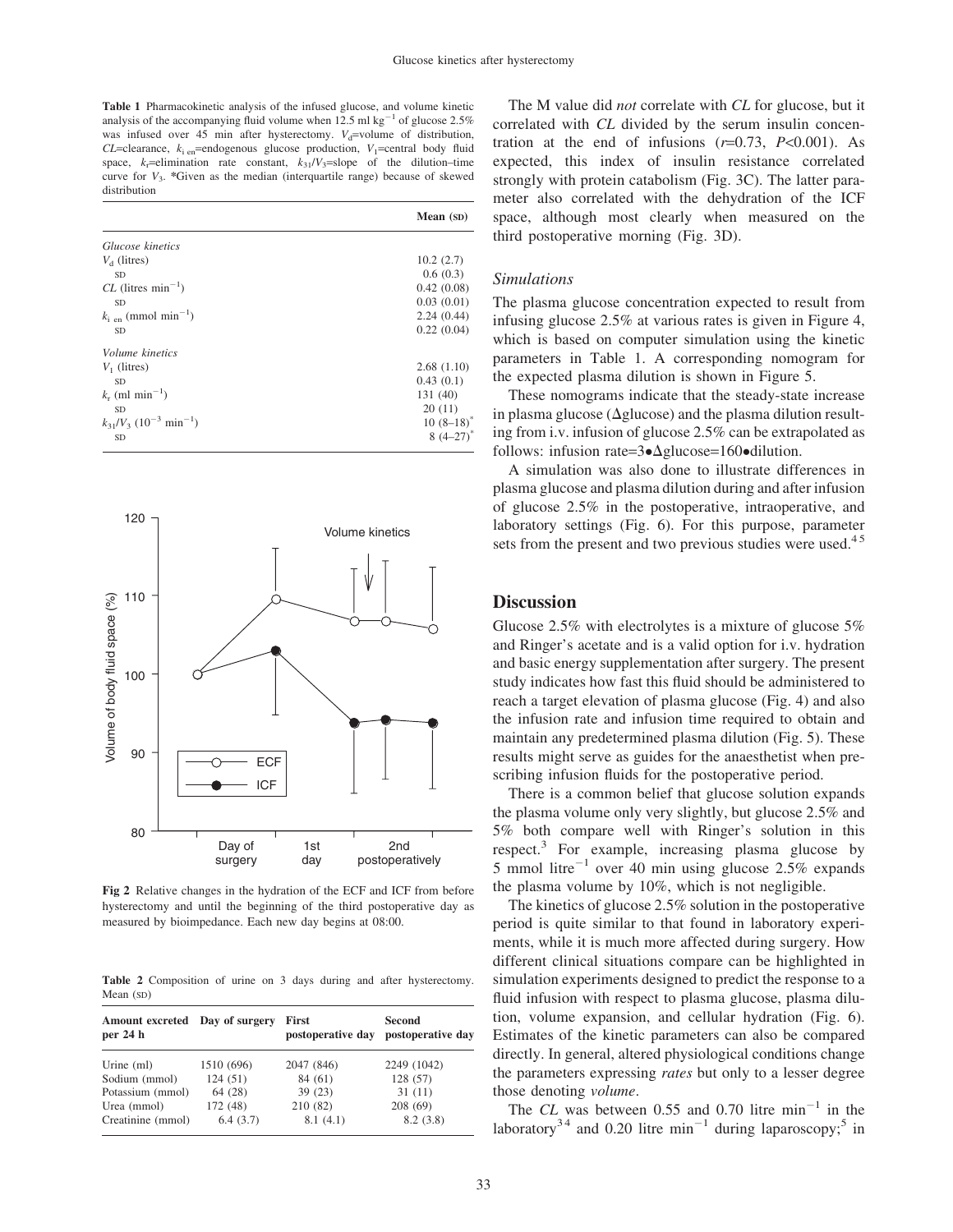

Fig 3 Intercorrelations between the M value obtained during glucose clamping (subplots A and B), the protein catabolism as indicated by the urinary excretion of 3-MH (A, C, and D), and the change in ICF volume as measured by bioimpedance on the second (B) and third (D) postoperative mornings. Also shown is the ratio of glucose clearance to plasma insulin at the end of the infusion, which was subjected to kinetic analysis (C). Each point represents one patient. One outlier (open circle) was excluded from the linear regression analysis as the collection of urine was probably incomplete.



Fig 4 Nomogram showing the relationship between infusion rate and the infusion time required to increase the plasma glucose concentration (left) and the infusion rate required thereafter to maintain a steady-state glucose concentration (right) during the postoperative follow-up after hysterectomy (body weight 70 kg). The computer simulations for the graph were performed using the kinetic parameters from Table 2.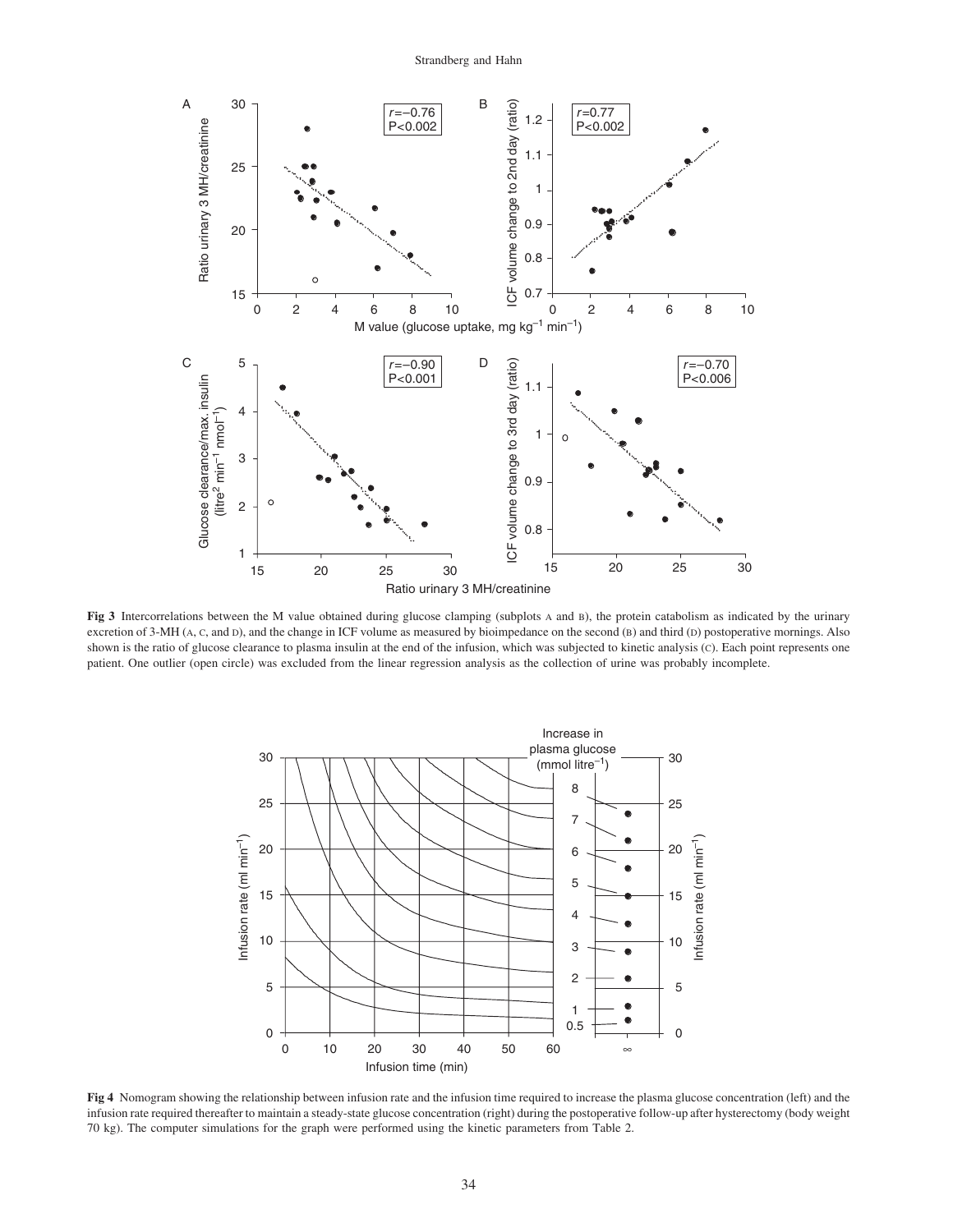

Fig 5 Nomogram showing the relationship between infusion rate and the infusion time required to dilute the plasma to a predetermined degree (left) and the infusion rate required thereafter to maintain a steady-state dilution (right) during the postoperative follow-up after hysterectomy (body weight 70 kg). The steady-state rate is given for a 30-min infusion but should be increased by 5% for the shortest infusion rate (10 min) and reduced by 5% for the longest one (60 min).



Fig 6 Computer simulations of the plasma glucose concentration (A), plasma dilution (B), and the volume expansion of the central (C) and peripheral (D) body fluid spaces during and after infusion of 12.5 ml kg<sup>-1</sup> of 2.5% glucose solution in the postoperative period, during laparoscopy and in the laboratory setting. Parameter estimates from the present and two previous studies<sup>45</sup> were used.

the present study during the postoperative period, we found its value to be  $0.42$  litre min<sup>-1</sup> (Table 1). These rates correspond to half-lives for infused glucose of 12, 30, and 16 min, respectively. Therefore, suitable rates of glucose administration are in-between those proposed during surgery and for healthy individuals. However, the endogenous glucose production at baseline was identical to that obtained in healthy volunteers if expressed per kg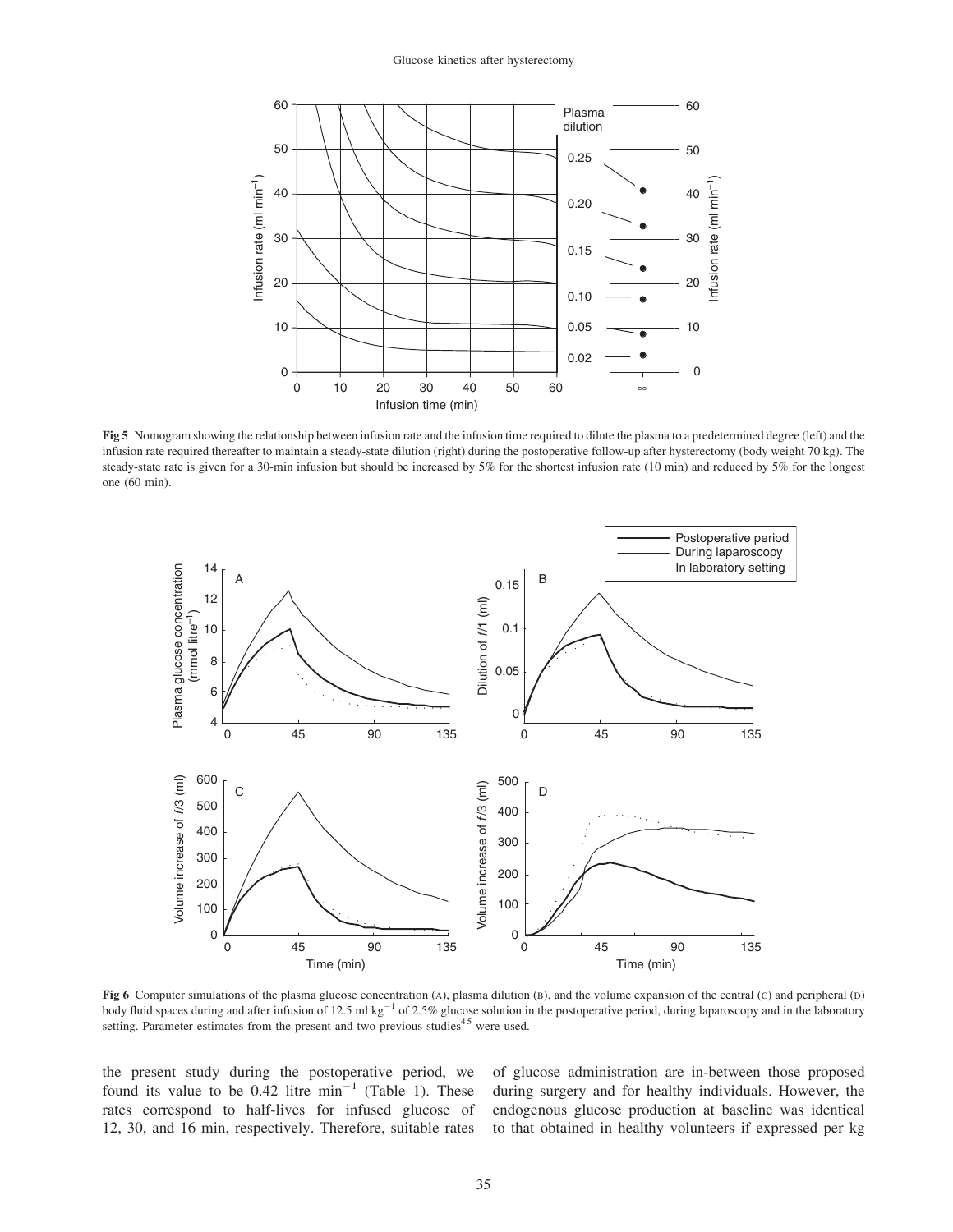body weight. The reduction of this rate by 50% during laparoscopy<sup>5</sup> would probably result in hypoglycaemia if not counteracted by insulin resistance.

With regard to volume kinetics, the size of the expandable central body fluid space  $(V_1)$  was slightly decreased, as compared with the surgical setting, but still within the limits of previous laboratory results.4 The clearance constant for infused fluid  $(k_r)$  was normalized to about 130 ml min<sup>-1</sup> from being reduced by as much as two-thirds during laparoscopy.<sup>5</sup> Finally, the slope  $k_{31}/V_3$ , which denotes the rate of removal of excess water from the cells, was normal (Table 1).

The volume of distribution for glucose 2.5% solution might be anticipated to be equal to the ECF space, which is often taken as 20% of the body weight. However, both  $V_d$ for glucose and  $V_1$  for the fluid volume have consistently reached much lower values in our volume kinetic studies. The  $V_d$  reported here is 30–40% smaller than the expected size of the ECF volume, but this can be explained by the existence of an interstitial pool, which exchanges glucose very slowly with plasma.<sup>13</sup> Previous authors have suggested that the ECF space should be multiplied by a 'pool fraction' of 0.65 to obtain the  $V_d$  for glucose that is of clinical interest.<sup>14</sup> This is important when extrapolating the plasma glucose response to an exogenous glucose bolus.

Why the water of an isotonic fluid has such a small extracellular distribution (2.7 litre) is more difficult to explain, but can probably be attributed to the long time (20–25 min) required to distribute Ringer's solution between a central  $(V_1)$  and a peripheral  $(V_2)$  extracellular body fluid space.<sup>15</sup> With a high  $k_r$  and half-life for glucose of only 16 min, the infused volume is either rapidly excreted or brought into the cells  $(V_3)$  along with the glucose. The distribution does not occur fast enough to expand a  $V_2$ .

All these comparisons and predictions are based on kinetic analyses of individual curves showing the plasma glucose and the haemoglobin-derived plasma dilution over time. As can be seen from Figure 1B, infused glucose and fluid were both effectively cleared from plasma. One may note that the simulated curve in Figure 1A did not capture the decrease of the plasma glucose below baseline during the third hour, while this 'rebound hypoglycaemia' is incorporated in further calculations of volume kinetics.

This study also comprised a measurement of insulin resistance ('M value') using a hyperinsulinaemic euglycaemic clamp. Our average M of 3.9 represents a decrease from the expected 'normal' value of 7 mg  $kg^{-1}$  min<sup>-1</sup>,<sup>67</sup> although an assessment of the degree of individual change would require that another glucose clamp was performed before surgery.<sup>2</sup> We had expected that the  $CL$  for glucose would correlate with the M value, but this was not the case. The M value apparently cannot be used directly as a guide to how fast a glucose solution should be infused without leading to hyperglycaemia. On the other hand, the finding that CL divided by the peak insulin concentration correlated with the M value might be tested as a 'minimal model' to estimate

insulin resistance. Additional evaluation is certainly needed and also an account of the dose of administered glucose, as peak insulin, but not CL, is dose-dependent.<sup>4</sup>

Insulin resistance had several interesting implications for the postoperative period. First, bioimpedance indicated that surgery dehydrated the intracellular space from the second postoperative day onwards, and the degree of dehydration correlated with the insulin resistance (Fig. 3B). A similar dehydration by 10% was described by Stillström and colleagues, $16$  who also found that Ringer's solution causes more ICF loss than glucose 2.5%. This result is consistent with the fact that water accompanies the uptake of glucose into the cell, as modelled in the volume kinetic analysis. Furthermore, 3-MH excretion, which was used as an index of protein catabolism, was higher in patients with pronounced intracellular dehydration (Fig. 3D).

The succession in which these relationships develop may provide a clue to how they operate. The insulin clamp was applied on the first postoperative day when intracellular dehydration had not yet developed. This suggests that insulin resistance develops first and dehydration later. The next correlation that between dehydration and protein catabolism, is consistent with a theory by Häussinger, which holds that protein catabolism is triggered by cellular dehydra- $\frac{1718}{9}$  A possible chain of events is that insulin resistance leads to intracellular dehydration, which leads to protein catabolism.

The interleukin-6 response suggests that abdominal hysterectomy inflicts a moderately severe trauma in the patients. The rise in this serum concentration is proportional to the degree of surgical trauma.<sup>19</sup> In the first postoperative morning after abdominal hysterectomy, we obtained levels midway between those obtained after laparoscopic and open cholecystectomy.2 20 The cytokine VEGF was measured because it greatly increases vascular permeability<sup>21</sup> and is up-regulated in response to factors involved in the inflammatory cascade, such as hypoxia, endothelin-1, and interleukin-1, while nitric oxide acts as an inhibitor. $^{22}$  However, the serum concentration of VEGF was not elevated. It is plausible that the measured alterations in cellular hydration and insulin resistance reported by us would be more pronounced with a more severe trauma response to the surgery. $23$ 

Limitations of this study include the circumstance that the endogenous glucose production was estimated by a turnover kinetic model. This assumes that CL for glucose is unchanged down to a plasma glucose level of zero, which assumption has not been tested. Radioactive tracers show that endogenous glucose production 2 h after an abdominal hysterectomy is 40% lower than that reported by us for the second postoperative day, $^{24}$  although this rate agrees quite well with our findings during surgery.<sup>5</sup> Moreover, fluid intake and feeding could only be monitored on the day of surgery until the clamp was performed. The data on urinary output collected later can therefore only be used to indicate an expected normal recovery (Table 2) and we can only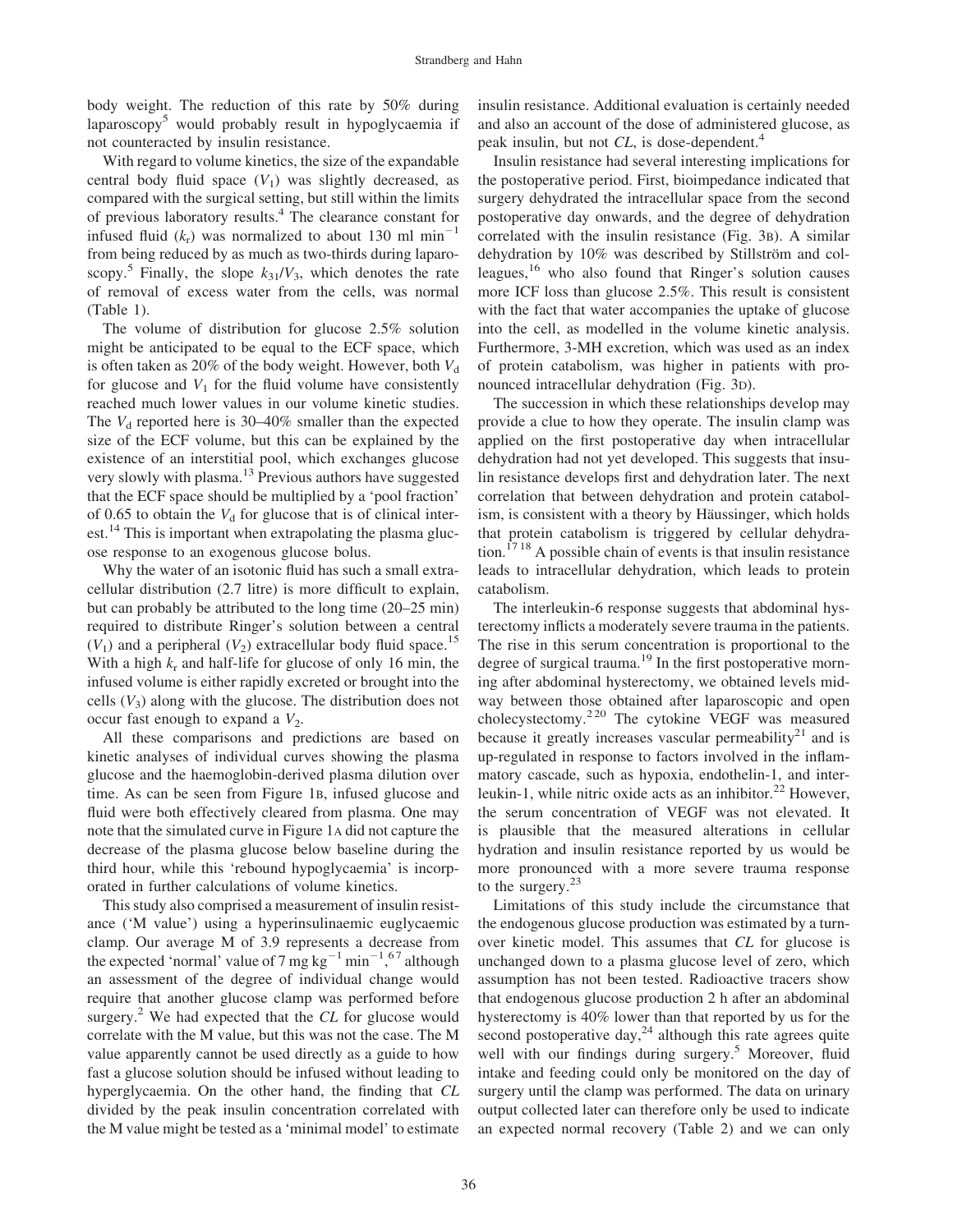assume that the intake of meat, which would affect the index of protein catabolism, was small during the first postoperative day. The bioimpedance calculations could also have been slightly different using body weights measured daily. The patient with the smallest 3-MH excretion in the study was excluded from the linear regression analysis in Figure 3, where she appears as an outlier, as we suspect that the urinary collection was incomplete. This exclusion hardly changed the slopes of these relationships, but Figure 3 should still merely be regarded as explorative extensions of the present study, and further evaluation is clearly needed.

In conclusion, the kinetics of glucose 2.5% solution are essentially normal 2 days after hysterectomy with the exception of a reduced glucose clearance. Infusion therapy can be planned using nomograms, which outline the expected plasma glucose and dilution of this fluid. The study also reported intercorrelations between postoperative insulin resistance, cellular dehydration and an index of protein catabolism.

# Appendix

## Key mathematics

Glucose. The body's handling of exogenous glucose is first analysed by conventional pharmacokinetics. Here, the plasma concentration  $(C_{ex})$  at any time (t) during and after administration of glucose at the rate  $k_i$  ex is determined by:

$$
\frac{dC_{\text{ex}}}{dt} = \frac{k_{\text{lex}}}{V_{\text{d}}} - \frac{CL}{V_{\text{d}}} * C_{\text{ex}}(t)
$$

The concentration resulting from endogenous production of glucose  $(C_{en})$  is given by:

$$
C_{\text{en}} = \frac{k_{\text{ien}}}{CL}
$$

The measured plasma glucose concentration is the sum of  $C_{\text{ex}}$  and  $C_{\text{en}}$ . The endogenous production is responsible for the baseline glucose concentration and best represents this rate just before the glucose infusion begins.

*Fluid volume.* The expansion of the central  $(v_1)$  and the peripheral  $(v_3)$  body fluid spaces during infusion of 2.5% glucose solution is given by:

$$
\begin{cases}\n\frac{dv_1}{dt} = k_i - k_b - k_r \frac{v_1 - V_1}{V_1} - f(t) + k_{31} \frac{v_3 - V_3}{V_3}, & v_1(0) = V_1 \\
\frac{dv_3}{dt} = f(t) - k_{31} \frac{v_3 - V_3}{V_3}, & v_3(0) = V_3\n\end{cases}
$$

The main input variable is the plasma dilution, which is represented by  $(v_1-V_1)/V_1$  in this system of differential equations.  $f(t)$  denotes the osmotic uptake of fluid associated with glucose transport into the cells, which is obtained for each time interval during each experiment as the product of  $V_d$  and the change in plasma glucose concentration, taking account of any exogenous administration of glucose. Detailed explanations of how the calculations were carried out along with the solutions to the differential equations are given in previous work. $3-5$ 

Simulations. The best estimate of the model parameters (Table 1) was inserted into the mathematical solutions to the differential equations shown above, which had been programmed into the Matlab software. A time-stepping method was then used to predict the glucose concentration and the plasma dilution over time.

#### References

- 1 Brandi LS, Frediani M, Oleggini M, et al. Insulin resistance after surgery: normalization by insulin treatment. Clin Sci 1990; 79: 443–50
- 2 Thorell A, Nygren J, Gutniak M, et al. The metabolic response to cholecystectomy: insulin resistance after open compared with laparoscopic operation. Eur J Surg 1996; 162: 187-91
- 3 Sjöstrand F, Edsberg L, Hahn RG. Volume kinetics of glucose solutions given by intravenous infusion. Br J Anaesth 2001; 87: 834–43
- 4 Sjöstrand F, Hahn RG. Validation of volume kinetic analysis of glucose 2.5% solution given by intravenous infusion. Br J Anaesth 2003; 90: 600–7
- 5 Sjöstrand F, Hahn RG. Volume kinetics of 2.5% glucose solution during laparoscopic cholecystectomy. Br | Anaesth 2004; 92: 485–92
- 6 deFronzo RA, Tobin JD, Andres R. Glucose clamp technique: a method for quantifying insulin secretion and resistance. Am J Physiol 1979; 273: E214–23
- 7 Soop M, Nygren J, Brismar K, Thorell A, Ljungqvist O. The hyperinsulinaemic-euglycaemic glucose clamp: reproducibility and metabolic effects of prolonged insulin infusion in healthy subjects. Clin Sci 2000; 98: 367–74
- 8 Johnson HL, Virk SPS, Mayclin P, Barbieri T. Predicting total body water and extracellular fluid volumes from bioelectrical measurements of the human body. J Am Coll Nutr 1992; 11: 539-47
- 9 de Lorenzo A, Andreoli A, Matthie J, Withers P. Predicting body cell mass with bioimpedance by using theoretical methods. J Appl Physiol 1997; 82: 1542–58
- 10 Crowe PJ, Dennison A, Royle GT. The effect of preoperative glucose loading on postoperative nitrogen metabolism. Br J Surg 1984; 71: 635–7
- II lapichino G, Radrizzani D, Cambisano M, et al. Kinetics of body nitrogen loss during a whole day infusion and withdrawal of glucose and insulin in injured patients. Int Care Med 1995; 21: 447–51
- 12 Sjölin J. Skeletal Muscle Protein Metabolism in Human Infection. Evaluation of 3-Methylhistidine as a Marker of Myofibrillar Protein Degradation. Thesis, Uppsala University, 1988
- 13 Ferrannini E, Smith JD, Cobelli C, et al. Effect of insulin on the distribution and disposition of glucose in man. J Clin Invest 1985; 76: 357–64
- 14 Radziuk J, Pye S. Quantitation of basal endogenous glucose production in Type II diabetes. Importance of the volume of distribution. Diabetologia 2002: 45: 1053–84
- 15 Hahn RG. Physiological or functional fluid spaces (Letter to the Editor). Anesth Analg 2002; 95: 251–2
- 16 Stillström A, Persson E, Vinnars E. Postoperative water and electrolyte changes in skeletal muscle: a clinical study with three different intravenous infusions. Acta Anaesthesiol Scand 198; 31: 284–8